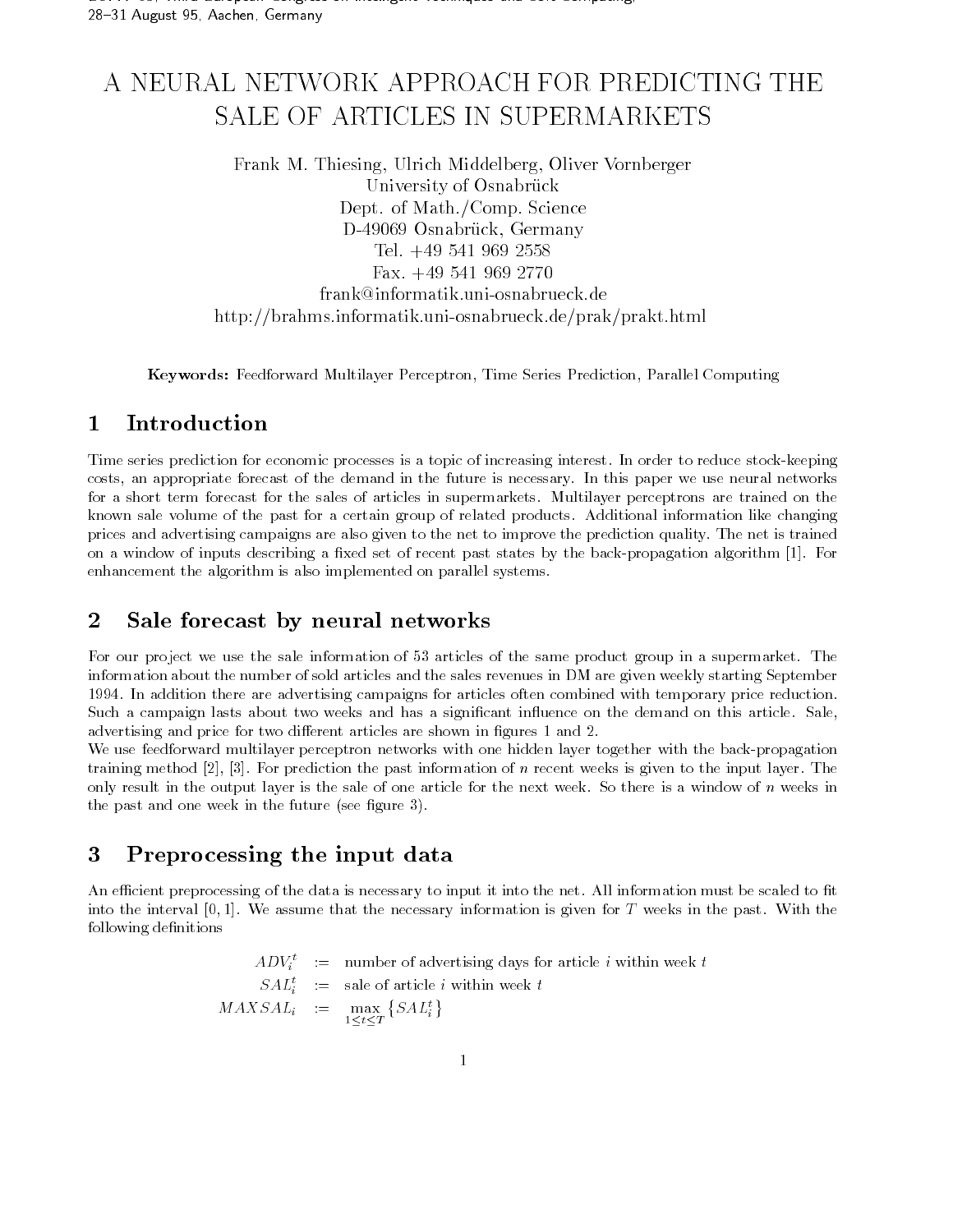

Figure 1: article  $362900$  (without advertising)

we have decided to use the following inputs for each article  $i$  and week  $t$ :

$$
adv_i^t := \frac{ADV_i^t}{6} \text{ (commain days of 6 opening days)}
$$
\n
$$
pri_i^t := \begin{cases}\n1.0 : \text{price increases} \\
0.5 : \text{price keeps equal} \\
0.0 : \text{price decreases}\n\end{cases} \text{ within week } t
$$
\n
$$
sal_i^t := \frac{SAL_i^t}{MAXSAL_i} \cdot 0.8
$$

$$
vec_i^t := (adv_i^t, pri_i^t, sal_i^t)
$$

MAXSALi

For a week  $t$  in the future the vector is reduced by the unknown sale:

$$
\widehat{vec}^t_i := \left( adv^t_i, pri^t_i \right)
$$

To predict the sale for one article within a week  $t$ , we use a window of the last n weeks. So we have the following input vector for each article i

$$
input_i^t := \left( vec_i^{t-n}, vec_i^{t-n+1}, ..., vec_i^{t-1}, \widehat{vec}_i^t \right)
$$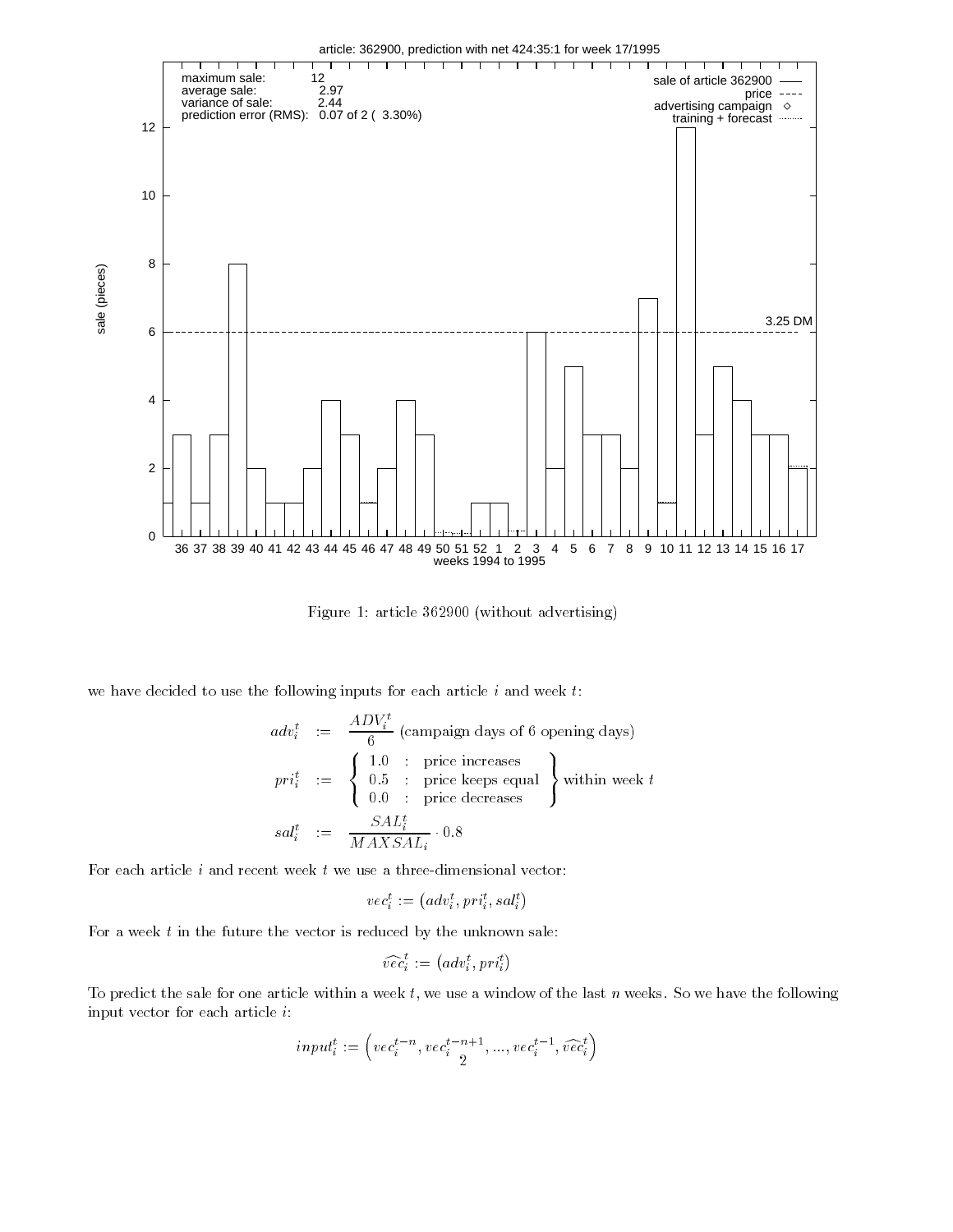

Figure 2: article  $372138$  (with advertising)

Because all the considered articles belong to one product group we have quite a constant sales volume of all products. An increasing sale of one article in general leads to a decrease of the other sales. Due to this, we concatenate the input vectors of all p articles to get the vector given to the input layer

$$
INPUT^t := (input_1^t, input_2^t, ..., input_n^t)
$$

The sale of article  $i$  within week  $i$  (sat<sub>i</sub>) is the requested nominal value in the output layer that has to be rearned by one net for this *INPUT* vector. So we have  $p$  nets and the  $i$ -th net adapts the sale behaviour of article *i*. Therefor we have a training set with the following pairs (see figure 3):

$$
(INPUTt, salti)
$$
 with  $n \leq t \leq T$ 

To forecast the unkown sale  $\mathit{sat}^\tau_i$  for any article  $i$  within a future week  $T+1$  we give the following input

$$
INPUT^{T+1}
$$

The output value of this net is expected to be the value  $sat_i^{\pm}$ , which has to be re-scaled to the value for the sale of article *i* within week  $T + 1$ :

$$
SAL_i^{T+1} = \frac{sal_i^{T+1} \cdot MAXSAL_i}{3 \quad 0.8}
$$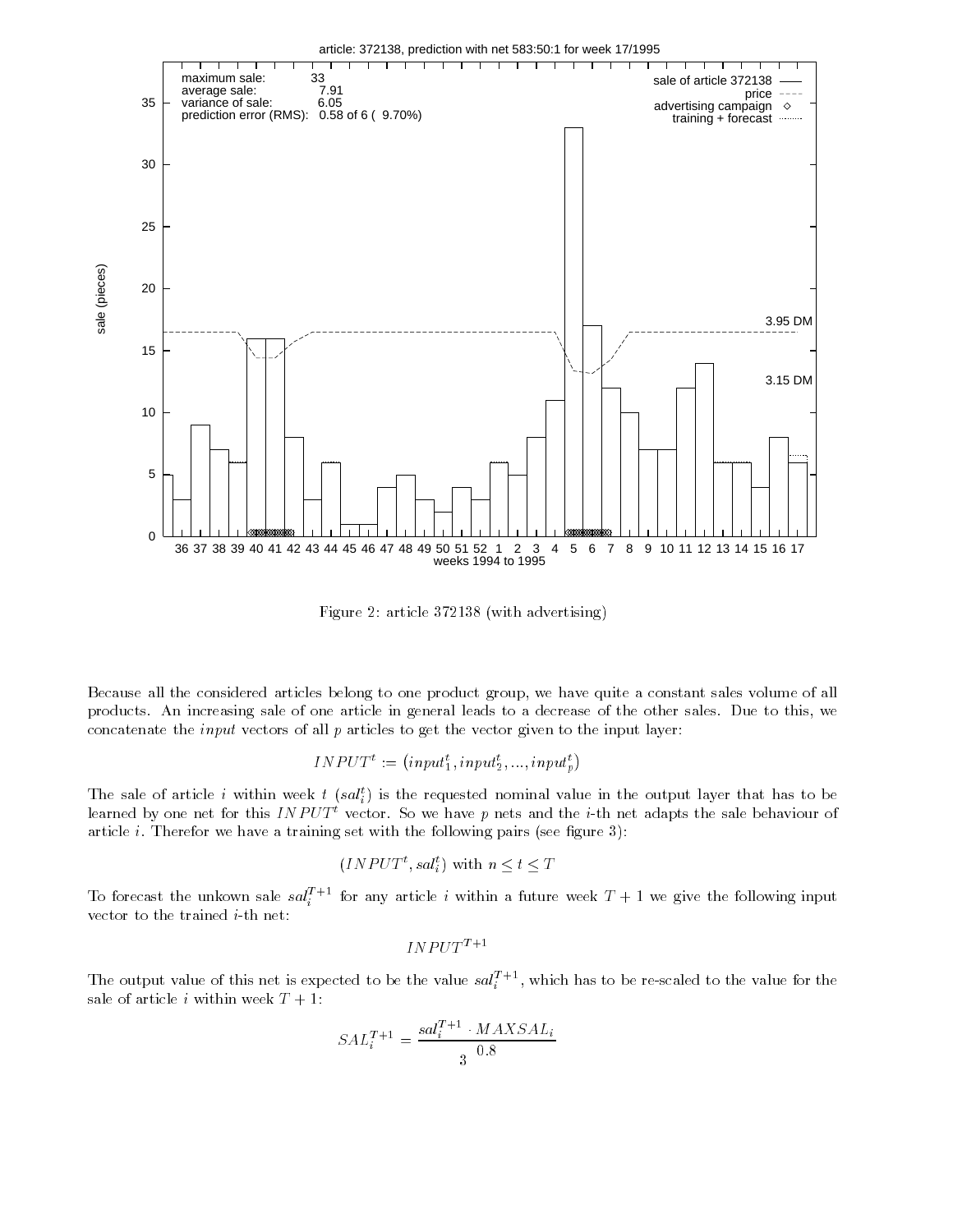

Figure 3: Feedforward multilayer perceptron for time series prediction

### 4 Parallelization

For enhancement the back-propagation algorithm has been parallelized in dierent manners First the training set can be partitioned for the batch learning implementation. The neural network is duplicated on every processor of the parallel machine, and each processor works with a subset of the training set. After each epoch the calculated weight corrections are broadcasted and merged

The second approach is a parallel calculation of the matrix products that are used in the learning algorithm. The neurons on each layer are partitioned into  $p$  disjoint sets and each set is mapped on one of the  $p$  processors. After the calculation of the new activations of the neurons in one layer they are broadcasted. We have implemented this on-line training in two variants For the rst parallelization of Morgan et al one matrix product is not determined on one processor, but it is calculated while the partial sums are sent around on the processor cycle. The second method of Yoon et al tries to reduce the communication time This leads to an overhead in both storage and number of computational operations

The parallel algorithms are implemented with both the message passing environments PARIX and PVM on PARSYTEC's Multicluster and PowerXplorer, based on Transputers resp. PowerPC processors.

#### $\overline{5}$ Empirical results

Here we present the behaviour of eight nets We have trained nets for

- 1. article  $362900$  respectively article  $372138$  (figures 1 and 2)
- 2. with two respectively three weeks past information  $(n = 2$  respectively  $n = 3$ )
- 3. Where the number of hidden neurons is  $\frac{1}{6}$  respectively  $\frac{1}{12}$  of the number of input neurons.

We are using the information of 53 articles in the input layer. The topology of the net is described by the syntax input neuronshidden neuronsoutput neurons-

The given and is speed that a training set week of your collection of your and and the set week of your set we test set is not trained and only considered to check whether the net has generalized the behaviour of the time series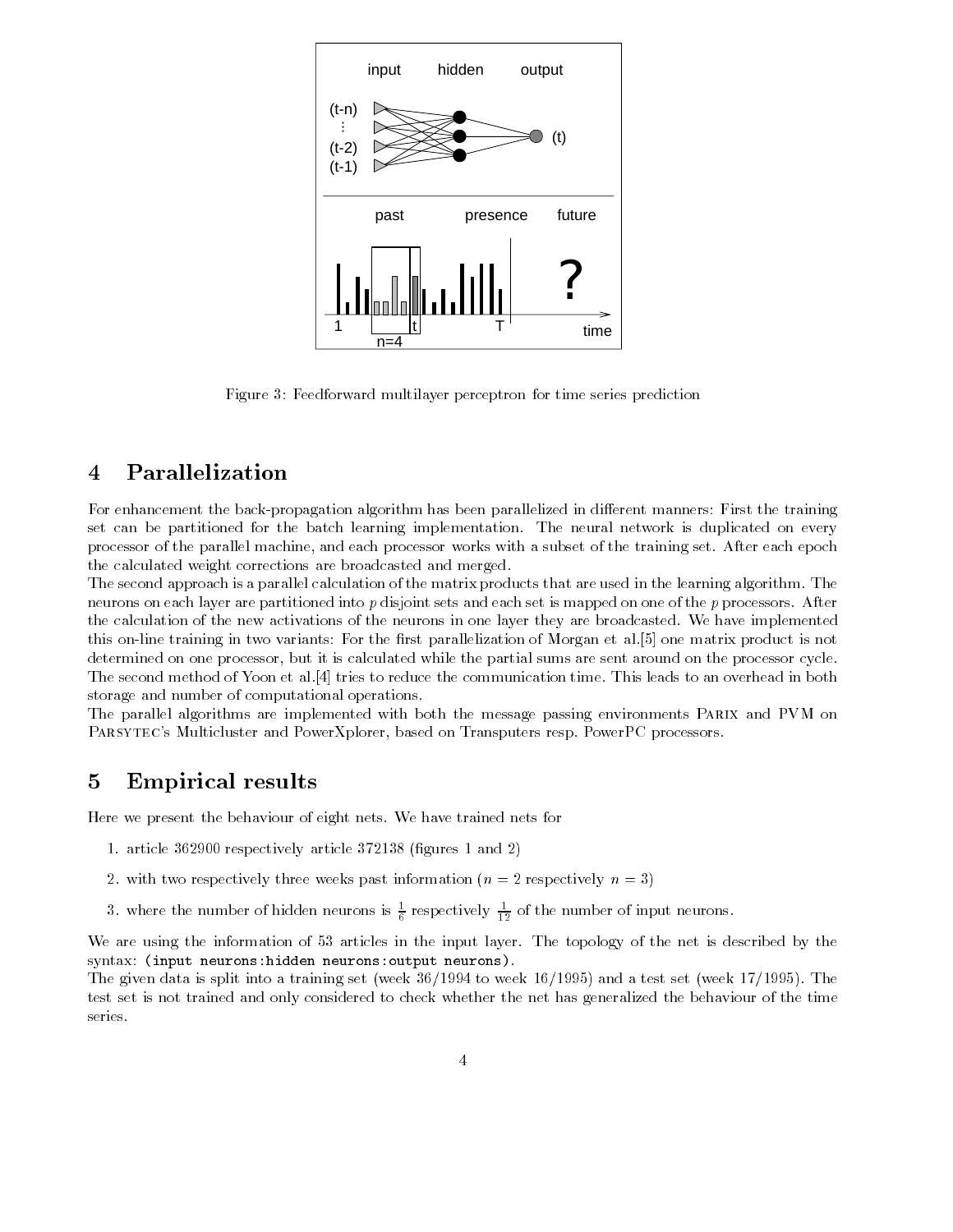

 $\Gamma$  root mean square error of two nets for article  $\Gamma$ 

with n we have the contract of the training set and one in the test set the test set the test sequence of the g 5 show the root mean square error on the training and test set, while the nets are learning 5000 epochs. This error is going down immediately on the training set, especially for the larger nets.

More important is the error on the test set  $-$  the prediction error. This is better for the smaller nets. They need more epochs to learn the rule of the time series but because of this they can generalize their behaviour better

The prediction error of the smaller nets in means of sales can be seen from figures 1 and 2. For the week 17/1995 the forecasted sales are drawn dotted. For both articles the error is smaller than one piece.

The time for training the nets on a sequential SUN SPARC 
- can be seen in table

| net sizes                 | 424.35:1 |                      | $424:70:1$   $583:50:1$   $583:100:1$ |
|---------------------------|----------|----------------------|---------------------------------------|
| $5000$ epochs $\parallel$ | 1955 sec | -3896 sec   3670 sec | 7345 sec                              |

Table Training times of dierent nets on SPARC 
-

#### 6 Conclusions and future research

It has been shown that feedforward multilayer perceptron networks can learn to approximate the time series of sales in supermarkets For a special group of articles neural networks can be trained to forecast the future demand on the basis of the past data together with external information like changing prices and advertising.